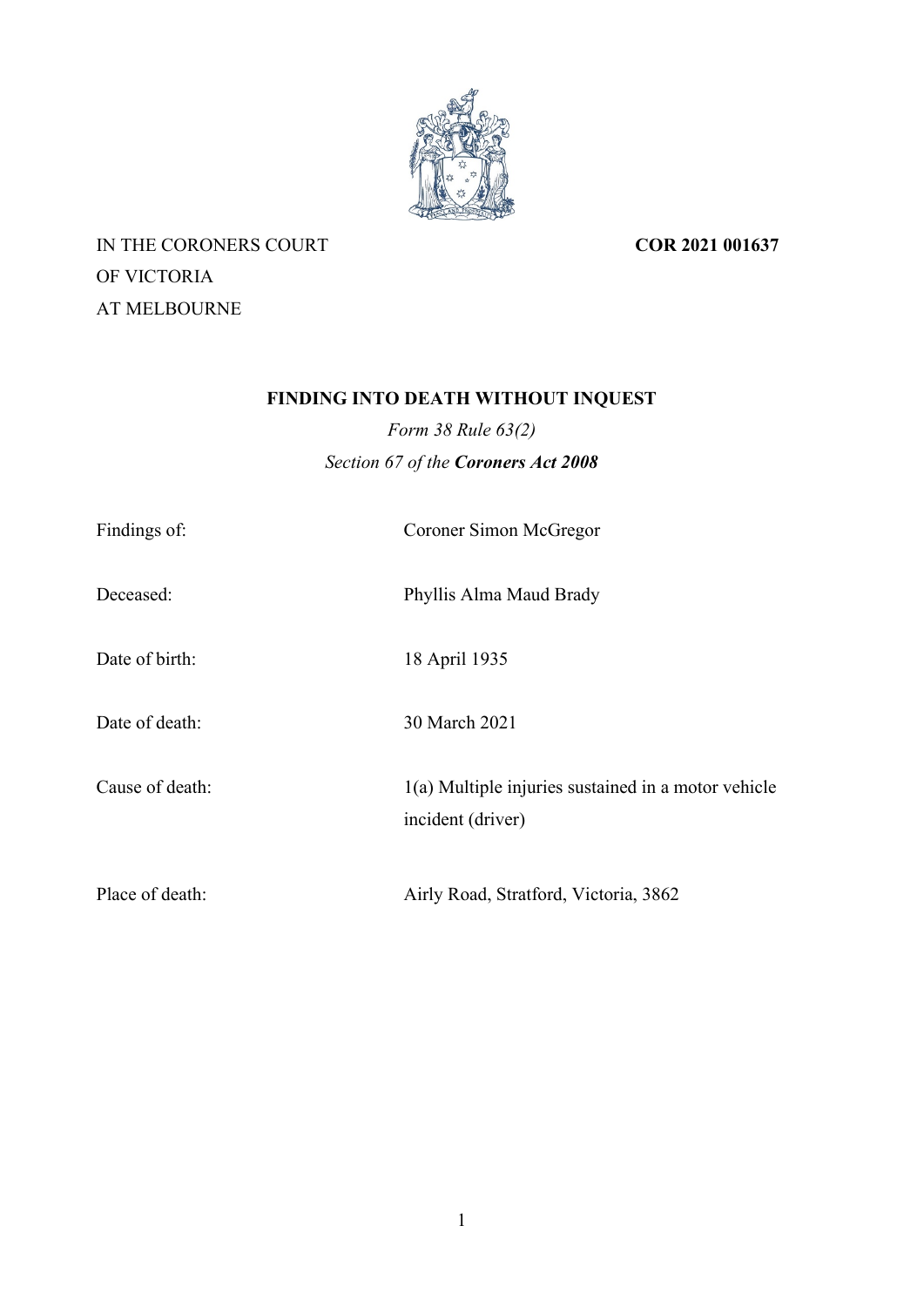#### **INTRODUCTION**

- 1. On 30 March 2021, Phyllis Alma Maud Brady was 85 years old when she died in a motor vehicle collision on Airly Road, Stratford. At the time of her death, Phyllis lived at unit 2 of 487 Raymond Street, Sale.
- 2. Phyllis' medical history included dementia, hypertension, hypercholesterolaemia, type II diabetes mellitus, osteoporosis, a cerebrovascular accident, hysterectomy, hemicolectomy, and cholecystectomy. At the time of her death, Phyllis was prescribed donepezil, denosumab, and telmisartan/amlodipine. $1$
- 3. Phyllis' son, John Brady, described his mother as being very fit for her age.<sup>[2](#page-1-1)</sup> She held a current Victoria Driver's Licence with a clean driving record.[3](#page-1-2) Phyllis had owned her vehicle for several years and had never experienced any mechanical issues with her car.<sup>[4](#page-1-3)</sup>
- 4. On 5 March 2020, Phyllis attended a health assessment with her general practitioner, Dr Yousef Ahmed. Dr Ahmed performed a memory assessment and noted that Phyllis was suffering from mild cognitive decline. A follow up was performed over the following months which also assessed her driving ability and noted that she appeared to be coping well.<sup>[5](#page-1-4)</sup>
- 5. On 1 February 2021, Dr Ahmed recommended a family meeting with Phyllis' son, John Brady, after noting that Phyllis was starting to struggle with her activities of daily life. John attended the meeting on 5 February and told Dr Ahmed that his mother was still driving, however she has begun to get lost on occasion.<sup>[6](#page-1-5)</sup> Dr Ahmed suggested that he remove her access to the car, noting that she should not drive anymore, and could no longer live independently. A plan was made for Phyllis to move in with John or his sister in the future.<sup>[7](#page-1-6)</sup>
- 6. John later suggested to Phyllis that she stop driving, offering to provide transport, and encouraging her to catch taxis, however his mother was not keen on the idea of losing her independence.<sup>[8](#page-1-7)</sup>

<span id="page-1-0"></span><sup>&</sup>lt;sup>1</sup> Medical Examiner's Report dated 19 May 2021, page 2.

<span id="page-1-1"></span><sup>2</sup> Coronial Brief, statement of John Brady dated 29 June 2021, page 6.

<span id="page-1-2"></span><sup>&</sup>lt;sup>3</sup> Coronial Brief, VicRoads Driving Certificate dated 29 July 2021, pages 40-41.

<span id="page-1-3"></span><sup>4</sup> Coronial Brief, statement of John Brady dated 29 June 2021, page 6.

<span id="page-1-4"></span><sup>5</sup> Coronial Brief, statement of Dr Yousef Ahmed dated 7 July 2021, page 42.

<span id="page-1-5"></span><sup>6</sup> Coronial Brief, statement of Dr Yousef Ahmed dated 7 July 2021, pages 43-44.

<span id="page-1-6"></span><sup>7</sup> Coronial Brief, statement of John Brady dated 29 June 2021, pages 6-7, statement of Dr Yousef Ahmed dated 7 July 2021, pages 43-44.

<span id="page-1-7"></span><sup>8</sup> Coronial Brief, statement of John Brady dated 29 June 2021, page 6.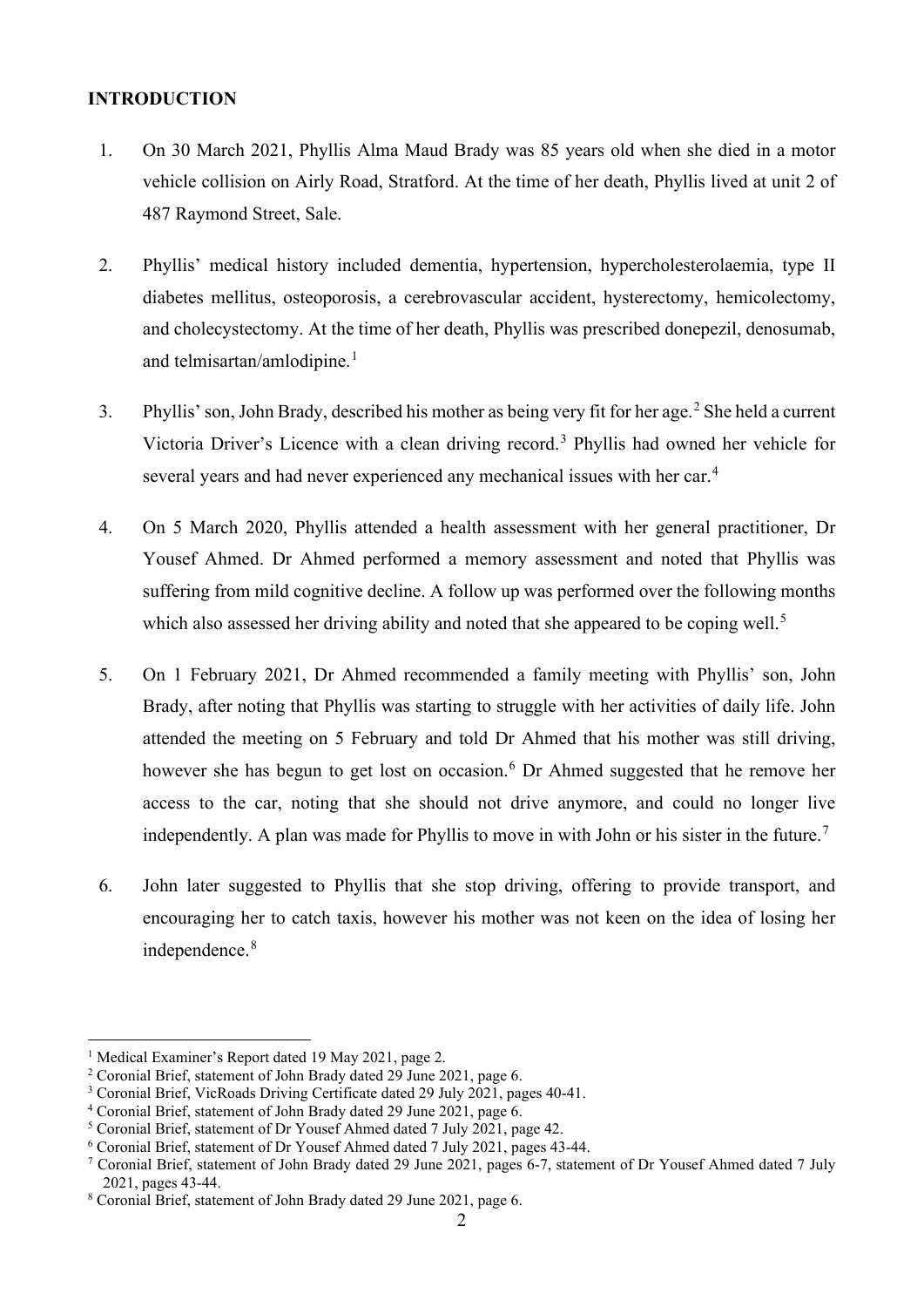# **THE CORONIAL INVESTIGATION**

- 7. Phyllis' death was reported to the Coroner as it fell within the definition of a reportable death in the *Coroners Act 2008* (the Act). Reportable deaths include deaths that are unexpected, unnatural, or violent or result from accident or injury.
- 8. The role of a coroner is to independently investigate reportable deaths to establish, if possible, identity, medical cause of death, and surrounding circumstances. Surrounding circumstances are limited to events which are sufficiently proximate and causally related to the death. The purpose of a coronial investigation is to establish the facts, not to cast blame or determine criminal or civil liability.
- 9. Under the Act, coroners also have the important functions of helping to prevent deaths and promoting public health and safety and the administration of justice through the making of comments or recommendations in appropriate cases about any matter connected to the death under investigation.
- 10. Victoria Police assigned an officer to be the Coroner's Investigator for the investigation of Phyllis's death. The Coroner's Investigator conducted inquiries on my behalf, including taking statements from witnesses – such as family, the forensic pathologist, treating clinicians and investigating officers – and submitted a coronial brief of evidence.
- 11. This finding draws on the totality of the coronial investigation into the death of Phyllis Alma Maud Brady including evidence contained in the coronial brief. Whilst I have reviewed all the material, I will only refer to that which is directly relevant to my findings or necessary for narrative clarity. In the coronial jurisdiction, facts must be established on the balance of probabilities.<sup>[9](#page-2-0)</sup>
- 12. In considering the issues associated with this finding, I have been mindful of Phyllis' basic human rights to dignity and wellbeing, as espoused in the Charter of Human Rights and Responsibilities Act 2006, in particular sections 8, 9 and 10.

<span id="page-2-0"></span><sup>9</sup> Subject to the principles enunciated in *Briginshaw v Briginshaw* (1938) 60 CLR 336. The effect of this and similar authorities is that coroners should not make adverse findings against, or comments about, individuals unless the evidence provides a comfortable level of satisfaction as to those matters taking into account the consequences of such findings or comments.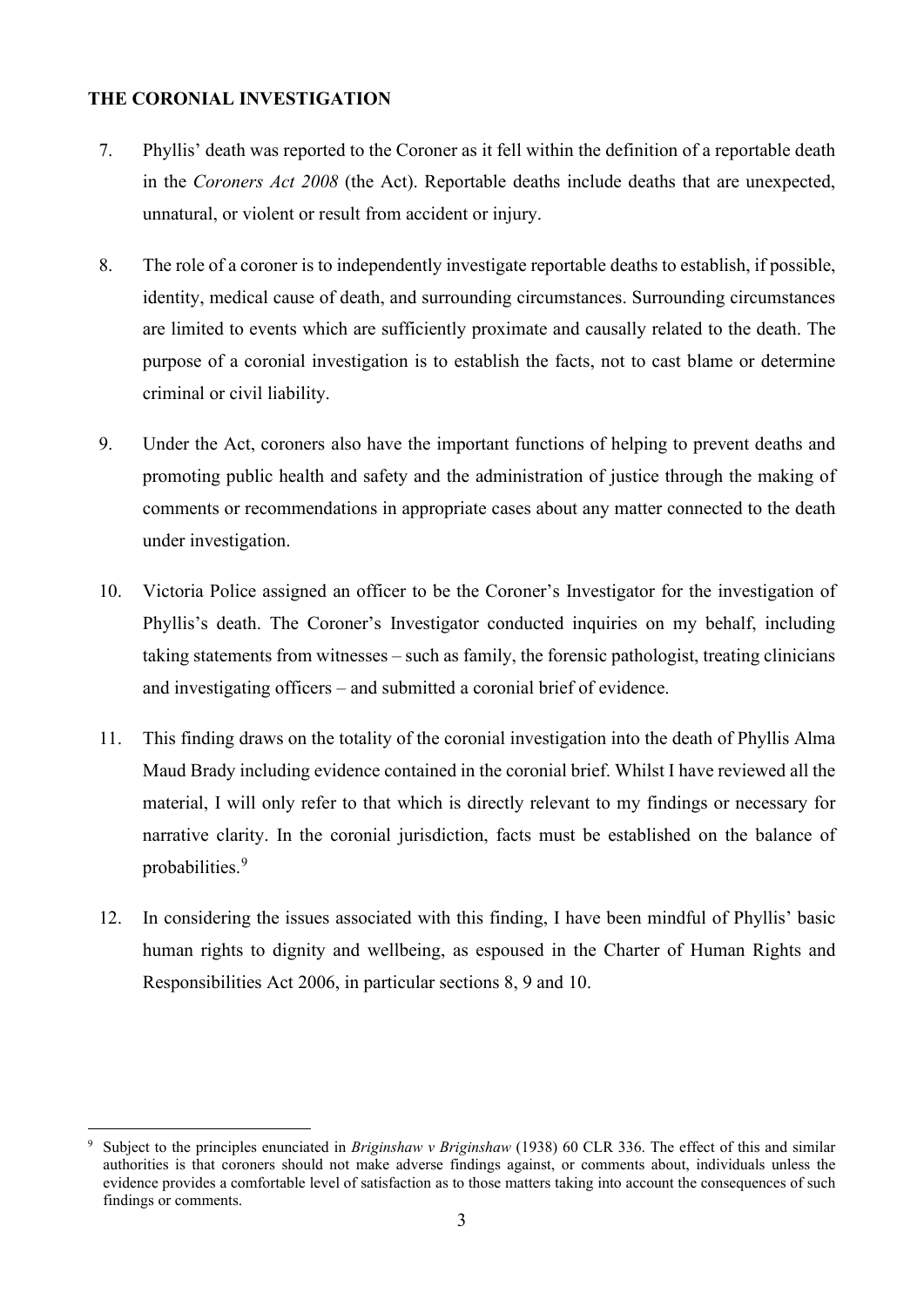#### **MATTERS IN RELATION TO WHICH A FINDING MUST, IF POSSIBLE, BE MADE**

## **Circumstances in which the death occurred**

- 13. On 30 March 2021, Phyllis began driving to Stratford along Airly Road to attend a friend's funeral.<sup>[10](#page-3-0)</sup> At approximately 11.45pm, her vehicle was observed driving towards the intersection of Airly Road and Princes Highway in a slightly erratic fashion, veering to the left and right within her own lane. $11$
- 14. Phyllis' vehicle was observed to enter the intersection at approximately 15km/hr without braking or stopping directly into the path of an oncoming log truck.<sup>[12](#page-3-2)</sup> Witnesses stated the log truck flashed its lights and honked its horn several times however Phyllis' vehicle did not appear to take any evasive action.
- 15. The driver of the truck activated his brakes to avoid the collision with Phyllis' vehicle but was unable to stop in time, impacting Phyllis' car on its righthand side at approximately 80km/hr and pushing her vehicle 74 metres down the road before coming to a stop.<sup>[13](#page-3-3)</sup>
- 16. The section of the road where the collision occurred was at the intersection of Airly Road and Princes Highway. Princes Highway has two sealed lanes travelling in a north-south direction with a single lane of traffic in each direction and a sealed shoulder that gives way to grass land. There is a continuous double white line separating the lanes. As the highway approaches the intersection, it has a posted speed limit of 80km/hr, and additional left- and right-turning lanes are added to allow traffic to enter the bordering roads.<sup>[14](#page-3-4)</sup>
- 17. Airly Road is a two-lane bitumen road in an east-west direction with a dirt and grass shoulder, located on the eastern side of the Princes Highway. There is a single lane of traffic in each direction, with broken white line dividing the two lanes. It has a speed limit of 80km/hr, with a visible stop sign posted at the intersection.<sup>[15](#page-3-5)</sup> Offset on the western side of the Princes Highway is Stratford Maffra Road.[16](#page-3-6)

<span id="page-3-0"></span><sup>&</sup>lt;sup>10</sup> Coronial Brief, Victoria Police Traffic Incident Report dated 30 March 2021, page 23.

<span id="page-3-1"></span><sup>&</sup>lt;sup>11</sup> Coronial Brief, statement of Eleanor Abel dated 29 June 2021, page 9; Victoria Police Traffic Incident Report dated 30 March 2021, page 23.

<span id="page-3-2"></span><sup>&</sup>lt;sup>12</sup> Coronial Brief, statement of Eleanor Abel dated 29 June 2021, page 10.

<span id="page-3-3"></span><sup>&</sup>lt;sup>13</sup> Coronial Brief, statement of Eleanor Abel dated 29 June 2021, page 10; statement of John Bell dated 10 July 2021, pages 12-13; Victoria Police Traffic Incident Report dated 30 March 2021, page 19.

<span id="page-3-4"></span><sup>&</sup>lt;sup>14</sup> Victoria Police Traffic Incident Report dated 30 March 2021, pages 19-25.

<span id="page-3-5"></span><sup>&</sup>lt;sup>15</sup> Victoria Police Traffic Incident Report dated 30 March 2021, pages 19-25.

<span id="page-3-6"></span><sup>16</sup> Victoria Police Traffic Incident Report dated 30 March 2021, pages 19-25.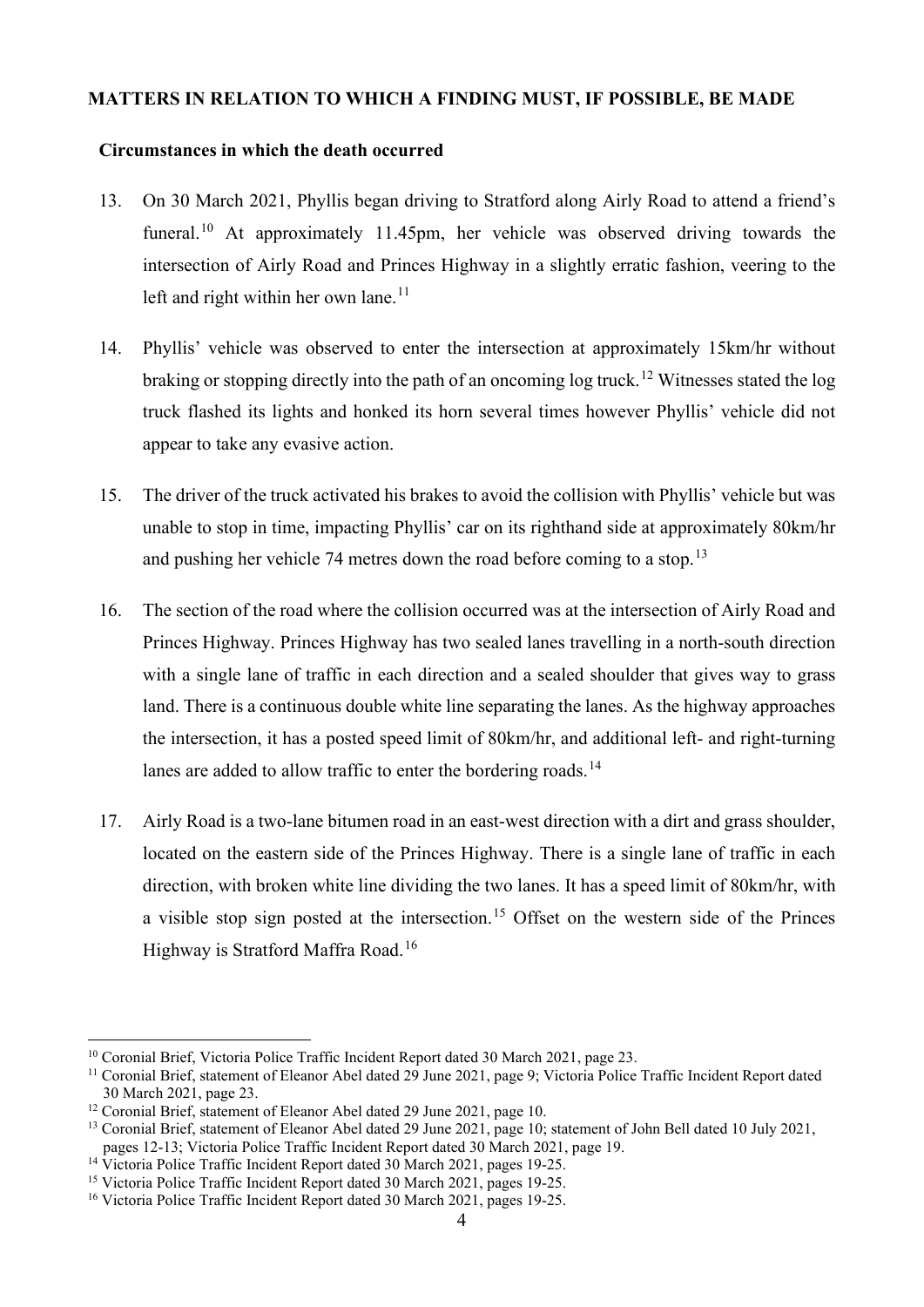- 18. To cross the Princes Highway from Airly Road into Stratford Maffra Road, traffic must proceed up a gentle slope before coming to a complete stop at the intersection before proceeding across the intersection. There is clear visibility of traffic approaching the intersection on the Princes Highway in a southerly direction. At the time of the collision, the weather was clear, and the road surface was dry.<sup>[17](#page-4-0)</sup>
- 19. Witnesses contacted emergency services and attempted to render assistance to Phyllis who was in an unresponsive condition following the collision.<sup>[18](#page-4-1)</sup> Emergency services attended the scene at 11.54pm however Phyllis was unable to be revived and was verified as deceased by Ambulance Victoria paramedics at 12.04pm.<sup>[19](#page-4-2)</sup>

#### **Identity of the deceased**

- 20. On 7 April 2021, Phyllis Alma Maud Brady, born 18 April 1935, was visually identified by her son, John Brady.
- 21. Identity is not in dispute and requires no further investigation.

## **Medical cause of death**

- 22. Forensic Pathologist Dr Chong Zhou from the Victorian Institute of Forensic Medicine (**VIFM**) conducted an autopsy on 1 April 2021 and provided a written report of her findings dated 19 May 2021.
- 23. The post-mortem examination revealed extensive traumatic injuries consistent with the history given.
- 24. The autopsy also revealed incidental findings including a focal area of replacement subendocardial fibrosis within the posterior left ventricle with patchy interstitial and perivascular fibrosis. There was moderate atherosclerosis within the coronary arteries, with severe atherosclerosis of the infrarenal aorta. Moderate steatosis of the liver was observed, as was reduplication of the internal elastic lamina of arcuate and interlobular arteries of the kidneys, consistent with chronic hypertensive changes, and bilateral pale kidneys.

<span id="page-4-0"></span><sup>&</sup>lt;sup>17</sup> Victoria Police Traffic Incident Report dated 30 March 2021, pages 19-25.

<span id="page-4-1"></span><sup>&</sup>lt;sup>18</sup> Coronial Brief, statement of Eleanor Abel dated 29 June 2021, page 10.

<span id="page-4-2"></span><sup>&</sup>lt;sup>19</sup> Ambulance Victoria Verification of Death form dated 30 March 2021, page 27; VACIS e-PCR (Case #10612) dated 30 March 2021, page 47.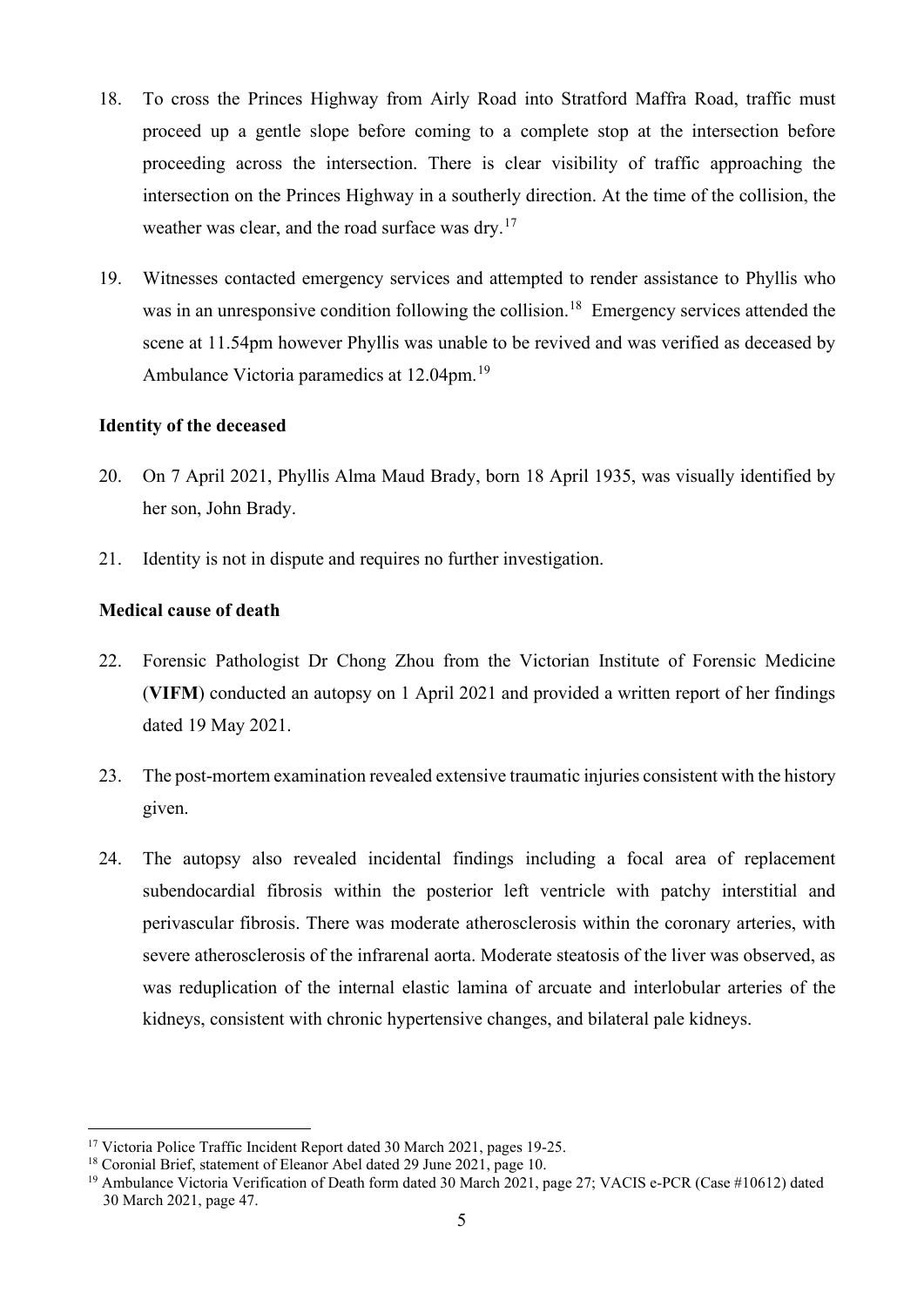- 25. Dr Zhou noted that there was no significant natural disease of the internal organs which could have resulted in sudden incapacitation, change in her level of consciousness, or death.
- 26. Toxicological analysis of post-mortem samplesidentified the presence of amlodipine. Alcohol was not detected.
- 27. Dr Zhou provided an opinion that the medical cause of death was from 1 (a) multiple injuries sustained in a motor vehicle incident (driver).
- 28. I accept Dr Zhou's opinion.

# **CPU REVIEW**

- 29. To assist with my investigation into the death of Phyllis, I directed the Coroners Prevention Unit<sup>[20](#page-5-0)</sup> (CPU) to determine whether Dr Ahmed should have reported his concerns regarding the impact of Phyllis' dementia on her ability to safely drive directly to VicRoads following the identification of a deterioration in her cognitive state.
- 30. On review, the CPU advised that there is currently no mandatory requirement for health practitioners to report concerns regarding an individual's ability to drive to VicRoads (or any other state driving governing authority).<sup>[21](#page-5-1)</sup>
- 31. The CPU noted that there is no good correlation between screening tests for dementia and the ability to drive.<sup>[22](#page-5-2)</sup> Phyllis' memory assessment was indicative of mild dementia – according to the Australian and New Zealand Society for Geriatric Medicine, it would be 'unreasonable' to suspend her licence on that assessment alone.
- 32. The CPU concluded that the most accurate indicator of an individual's ability to drive is through familial observations. I note John's assessment of his mother's driving ability in his statement to Victoria Police in which he stated to Dr Ahmed that Phyllis' was "driving quite okay" but did eventually suggest that his mother stop driving, to which she refused.<sup>[23](#page-5-3)</sup>

<span id="page-5-0"></span> $20$  The Coroners Prevention Unit (CPU) was established in 2008 to strengthen the prevention role of the coroner. The unit assists the Coroner with research in matters related to public health and safety and in relation to the formulation of prevention recommendations. The CPU also reviews medical care and treatment in cases referred by the coroner. The CPU is comprised of health professionals with training in a range of areas including medicine, nursing, public health and mental health.

<span id="page-5-1"></span><sup>21</sup> [https://www.vicroads.vic.gov.au/licences/health-and-driving/information-for-health-professionals/know-your](https://www.vicroads.vic.gov.au/licences/health-and-driving/information-for-health-professionals/know-your-responsibilities)[responsibilities](https://www.vicroads.vic.gov.au/licences/health-and-driving/information-for-health-professionals/know-your-responsibilities)

<span id="page-5-2"></span><sup>22</sup> <https://www.racgp.org.au/afp/2012/april/dementia-and-driving/>

<span id="page-5-3"></span><sup>&</sup>lt;sup>23</sup> Coronial Brief, statement of John Brady dated 29 June 2021, page 7.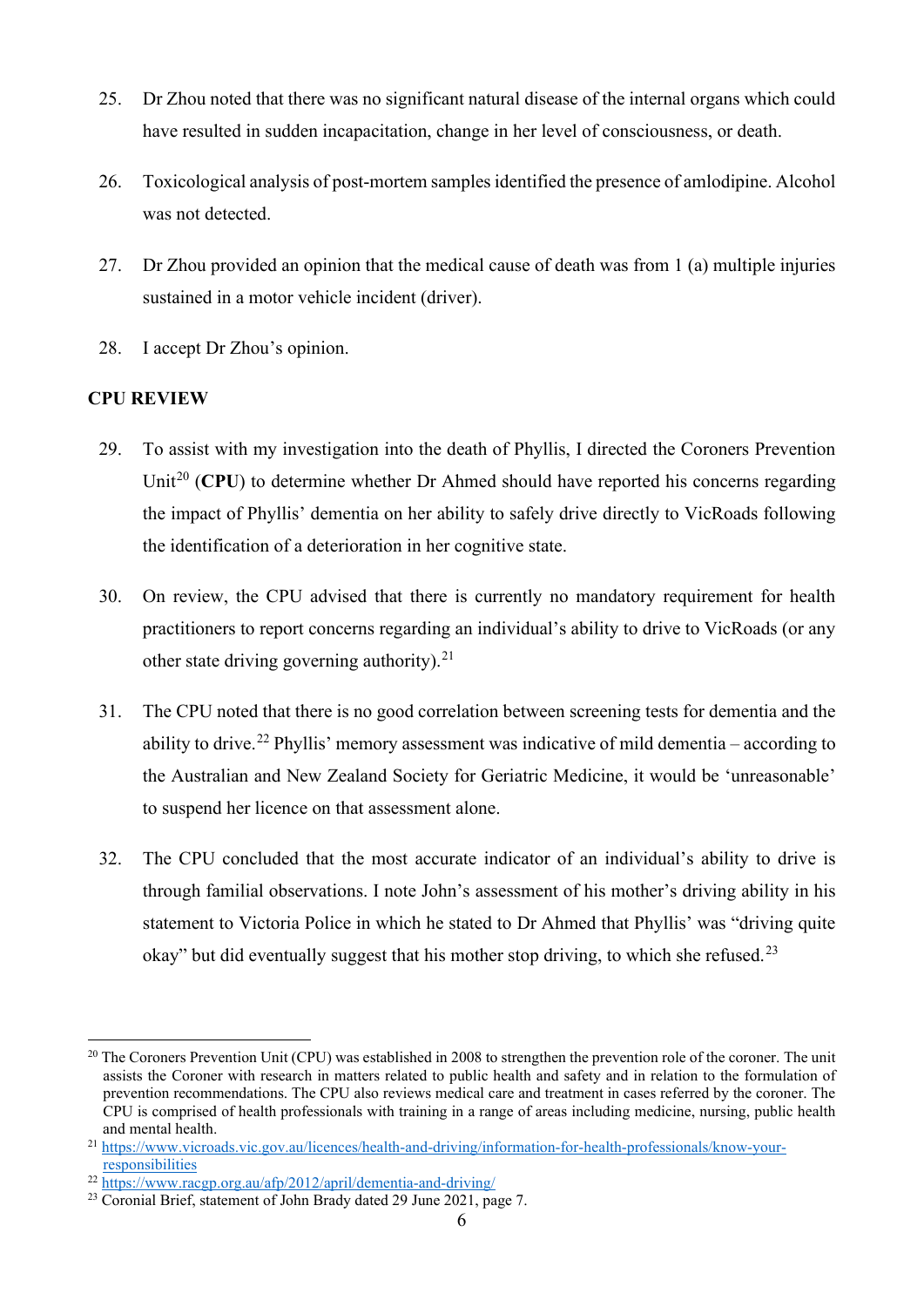33. Losing one's ability to drive represents a significant loss of independence for the affected individual and is a very difficult decision to make. The best method regarding concerns about a family member's driving ability is through the utilisation of a team approach involving the individual, their treating practitioner, and family members, however I acknowledge the inherent reluctance to give up one's independence, and the potential effects such a discussion may have on the relationship between the individual, their family, and/or their doctor.

## **FINDINGS AND CONCLUSION**

- 34. Pursuant to section 67(1) of the *Coroners Act 2008* I make the following findings:
	- a) the identity of the deceased was Phyllis Alma Maud Brady, born 18 April 1935;
	- b) the death occurred on 30 March 2021 at Airly Road, Stratford, Victoria, 3862, from multiple injuries sustained in a motor vehicle incident (driver); and
	- c) the death occurred in the circumstances described above.
- 35. In consideration of the cause of Phyllis' death, I note the conclusions of the Victoria Police investigation in which the investigating officer concluded that whilst the collision was likely the result of driver error on Phyllis' part, the fact that she was sitting at a low level in a small vehicle may have restricted her view of oncoming traffic at the intersection.<sup>[24](#page-6-0)</sup>
- 36. The investigator also highlighted the witnesses' observations of her erratic driving prior to the collision, noting that Phyllis was driving to a funeral at the time of the collision and may have been considerably upset.<sup>[25](#page-6-1)</sup> This may have also been a contributing factor in the tragic collision which claimed her life.

I convey my sincere condolences to Phyllis's family for their loss.

Pursuant to section 73(1A) of the Act, I order that this finding be published on the Coroners Court of Victoria website in accordance with the rules.

<sup>&</sup>lt;sup>24</sup> Coronial Brief, Victoria Police Traffic Incident Report dated 30 March 2021, page 23.

<span id="page-6-1"></span><span id="page-6-0"></span><sup>&</sup>lt;sup>25</sup> Coronial Brief, Victoria Police Traffic Incident Report dated 30 March 2021, page 23.